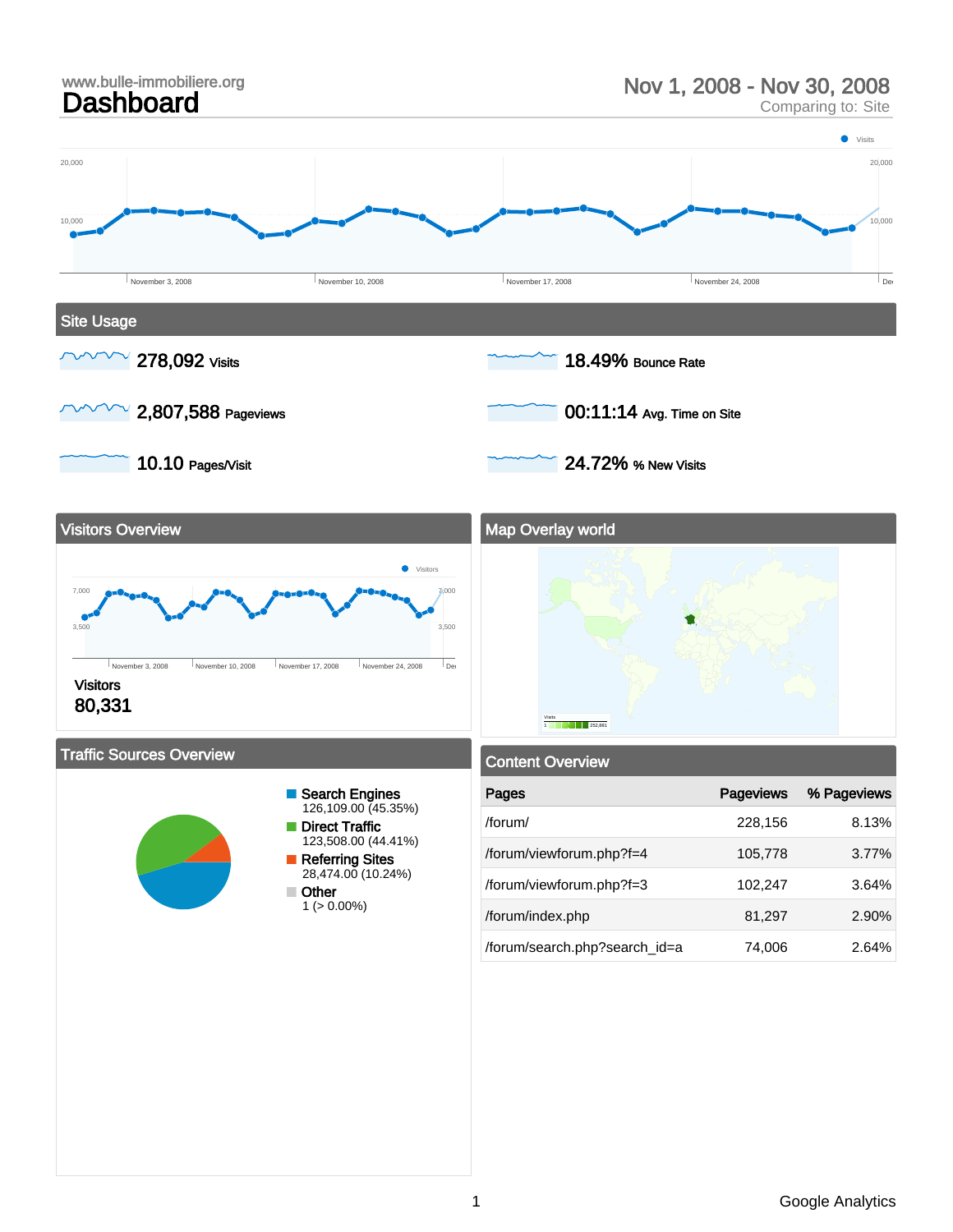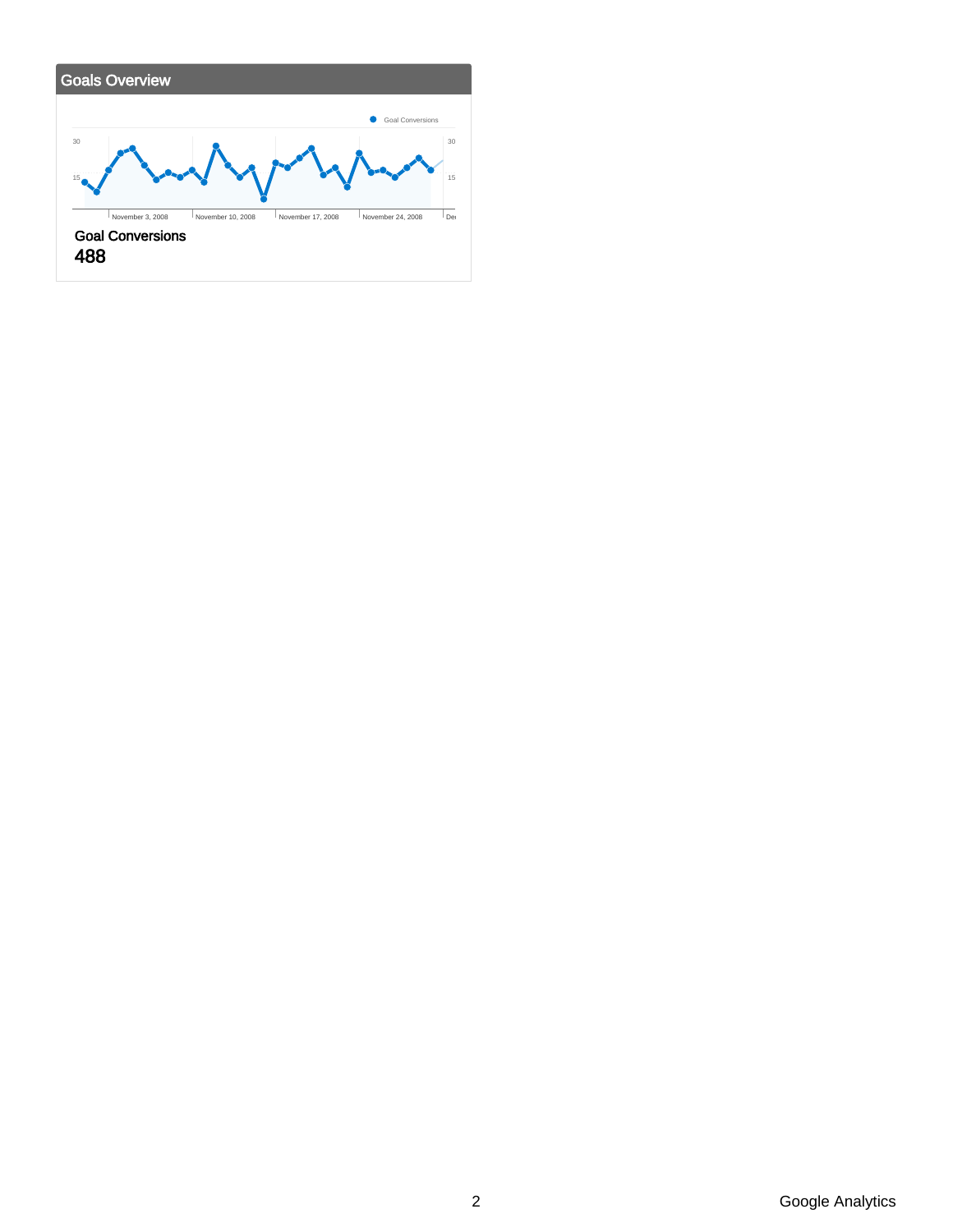

24.72% New Visits

#### Technical Profile

| <b>Browser</b>    | <b>Visits</b> | % visits | <b>Connection Speed</b> | <b>Visits</b> | % visits |
|-------------------|---------------|----------|-------------------------|---------------|----------|
| Firefox           | 131,149       | 47.16%   | <b>DSL</b>              | 188.252       | 67.69%   |
| Internet Explorer | 124,726       | 44.85%   | <b>Unknown</b>          | 54,404        | 19.56%   |
| Safari            | 9,819         | 3.53%    | T1                      | 16.006        | 5.76%    |
| Opera             | 4,200         | 1.51%    | Cable                   | 12,752        | 4.59%    |
| Chrome            | 4,183         | 1.50%    | Dialup                  | 5,498         | 1.98%    |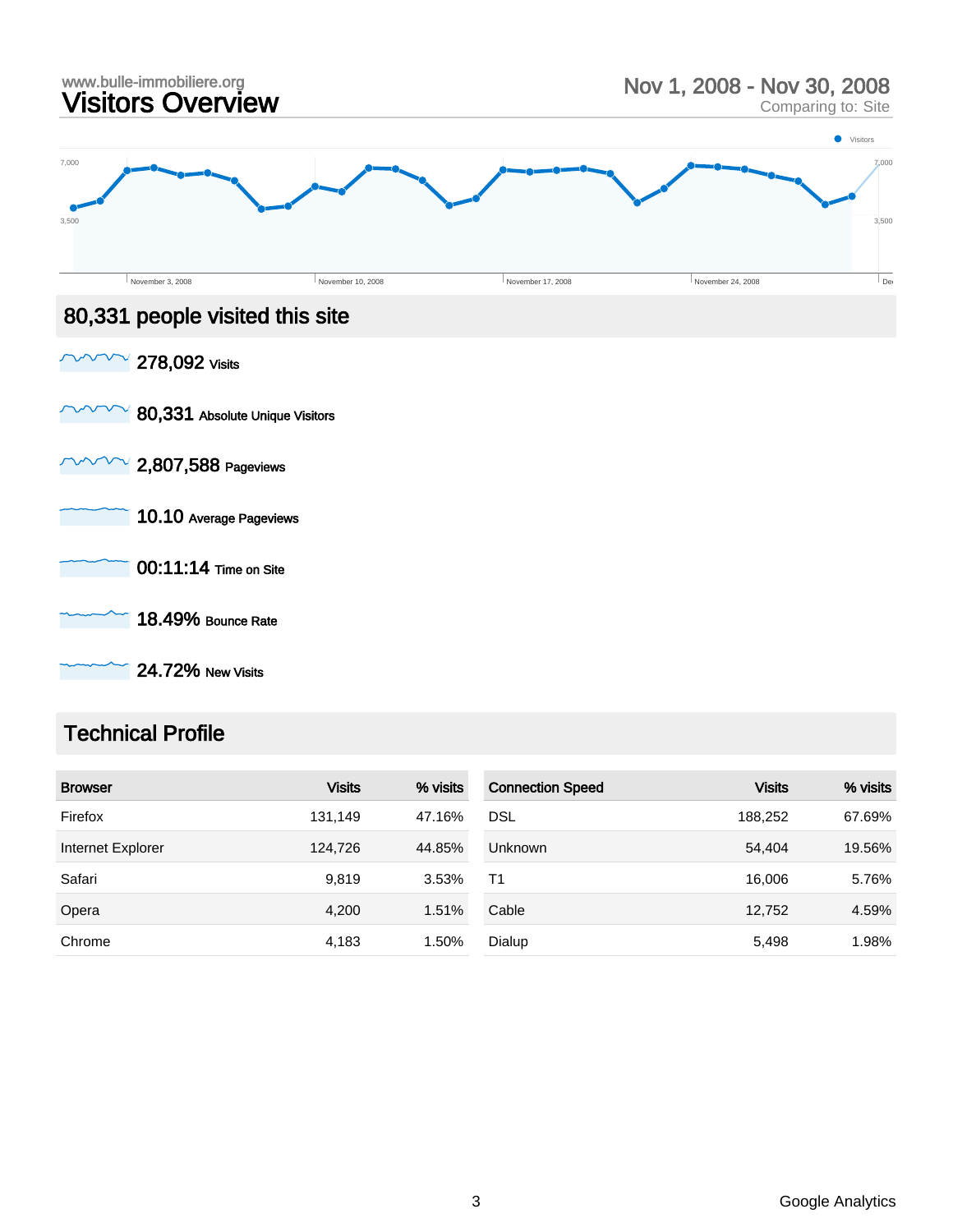

#### All traffic sources sent a total of 278,092 visits

44.41% Direct Traffic  $\checkmark$ 

 $\sqrt{ }$  10.24% Referring Sites

 $\sim$  45.35% Search Engines

# Top Traffic Sources

| <b>Sources</b>                   | <b>Visits</b> | % visits | <b>Keywords</b>         | <b>Visits</b> | % visits |
|----------------------------------|---------------|----------|-------------------------|---------------|----------|
| (direct) ((none))                | 123,508       | 44.41%   | bulle immobiliere       | 30.327        | 24.05%   |
| google (organic)                 | 119.161       | 42.85%   | bulle immo              | 18.023        | 14.29%   |
| forum.bulle-immobiliere.org      | 7,113         | 2.56%    | bulle immobilière       | 6,192         | 4.91%    |
| yahoo (organic)                  | 4.059         | 1.46%    | bulle immobiliere forum | 3.311         | 2.63%    |
| bulle-immobiliere.net (referral) | 1.943         | 0.70%    | bulle                   | 2,962         | 2.35%    |

Search Engines 126,109.00 (45.35%) Direct Traffic 123,508.00 (44.41%) Referring Sites 28,474.00 (10.24%)

Other  $1$  ( $> 0.00\%$ )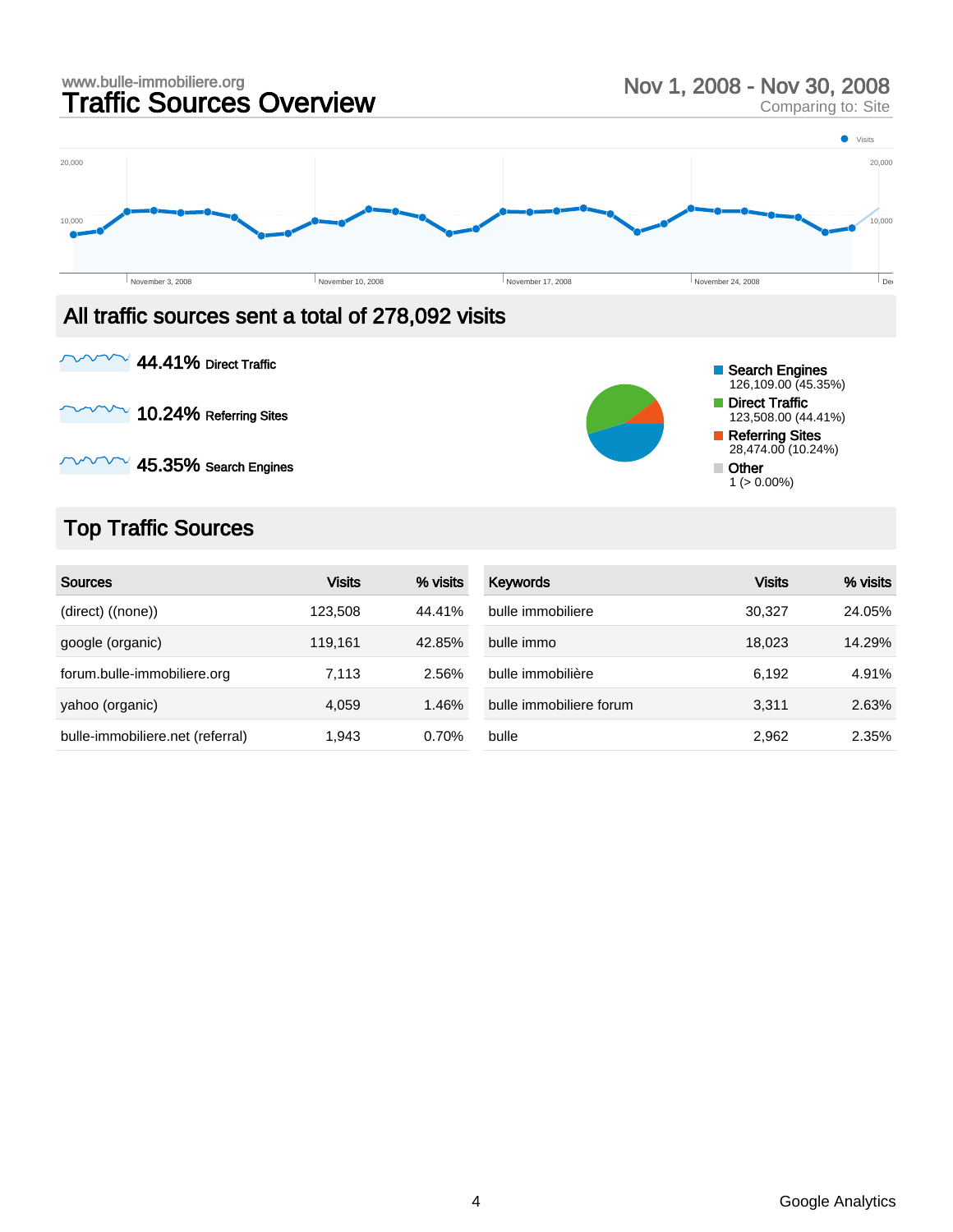## www.bulle-immobiliere.org<br> **Goals Overview** Nov 1, 2008 - Nov 30, 2008<br>
Comparing to: Site Comparing to: Site 15 30 15 30 November 3, 2008  $\blacksquare$  November 10, 2008  $\blacksquare$  November 17, 2008  $\blacksquare$  November 24, 2008  $\blacksquare$  December 24, 2008  $\blacksquare$ **Goal Conversions** Visitors completed 488 goal conversions

488 conversions, Goal 1: Enregistrement sur le forum

#### Goal Performance

Goal Conversion Rate

 $0.1$ 0.30% 0.15% 0.30%

Goal Conversion Rate 0.18%

#### Total Goal Value



Total Goal Value \$0.00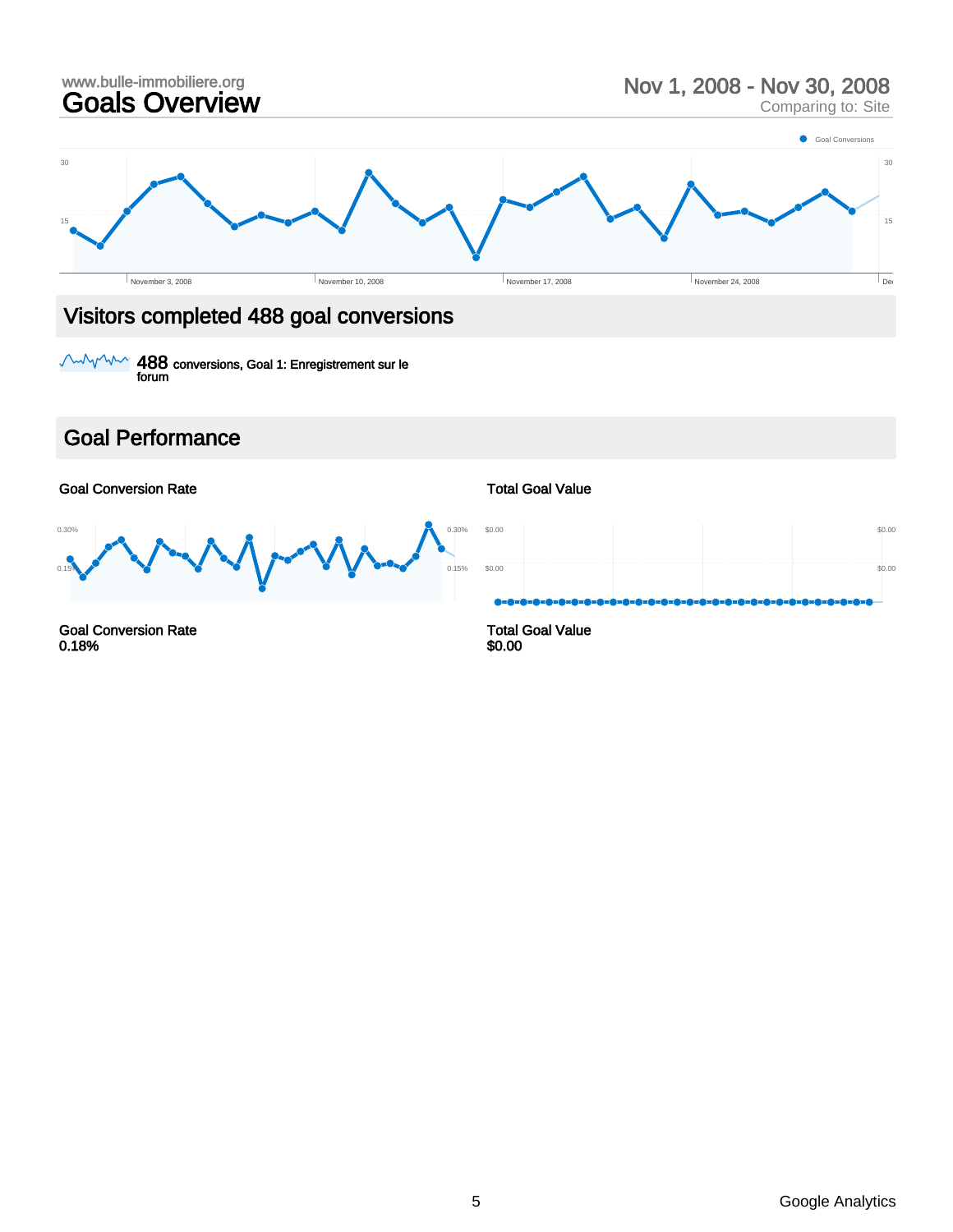## www.bulle-immobiliere.org<br>**Map Overlay** Map Overlay Nov 1, 2008 - Nov 30, 2008 Comparing to: Site



# 278,092 visits came from 130 countries/territories

Site Usage

| <b>Visits</b><br>278,092<br>% of Site Total:<br>100.00% | Pages/Visit<br>10.10<br>Site Avg:<br>$10.10(0.00\%)$ | Avg. Time on Site<br>00:11:14<br>Site Avg:<br>00:11:14 (0.00%) |             | % New Visits<br>24.82%<br>Site Avg:<br>24.72% (0.42%) | Site Avg:    | <b>Bounce Rate</b><br>18.49%<br>18.49% (0.00%) |  |
|---------------------------------------------------------|------------------------------------------------------|----------------------------------------------------------------|-------------|-------------------------------------------------------|--------------|------------------------------------------------|--|
| Country/Territory                                       |                                                      | <b>Visits</b>                                                  | Pages/Visit | Avg. Time on<br><b>Site</b>                           | % New Visits | <b>Bounce Rate</b>                             |  |
| France                                                  |                                                      | 252,881                                                        | 10.19       | 00:11:17                                              | 24.75%       | 18.22%                                         |  |
| United Kingdom                                          |                                                      | 3,330                                                          | 9.51        | 00:10:06                                              | 16.22%       | 17.18%                                         |  |
| <b>United States</b>                                    |                                                      | 3,036                                                          | 8.56        | 00:09:38                                              | 20.98%       | 22.00%                                         |  |
| Belgium                                                 |                                                      | 2,968                                                          | 8.14        | 00:09:28                                              | 29.35%       | 24.46%                                         |  |
| Germany                                                 |                                                      | 2,397                                                          | 9.40        | 00:11:21                                              | 14.73%       | 12.31%                                         |  |
| Switzerland                                             |                                                      | 2,192                                                          | 9.37        | 00:09:14                                              | 31.75%       | 20.44%                                         |  |
| Luxembourg                                              |                                                      | 1,391                                                          | 11.70       | 00:11:35                                              | 20.63%       | 12.58%                                         |  |
| Canada                                                  |                                                      | 1,092                                                          | 5.36        | 00:05:29                                              | 58.97%       | 45.15%                                         |  |
| Netherlands                                             |                                                      | 721                                                            | 8.64        | 00:08:54                                              | 19.83%       | 15.81%                                         |  |
| Spain                                                   |                                                      | 643                                                            | 8.37        | 00:11:57                                              | 37.95%       | 23.95%                                         |  |